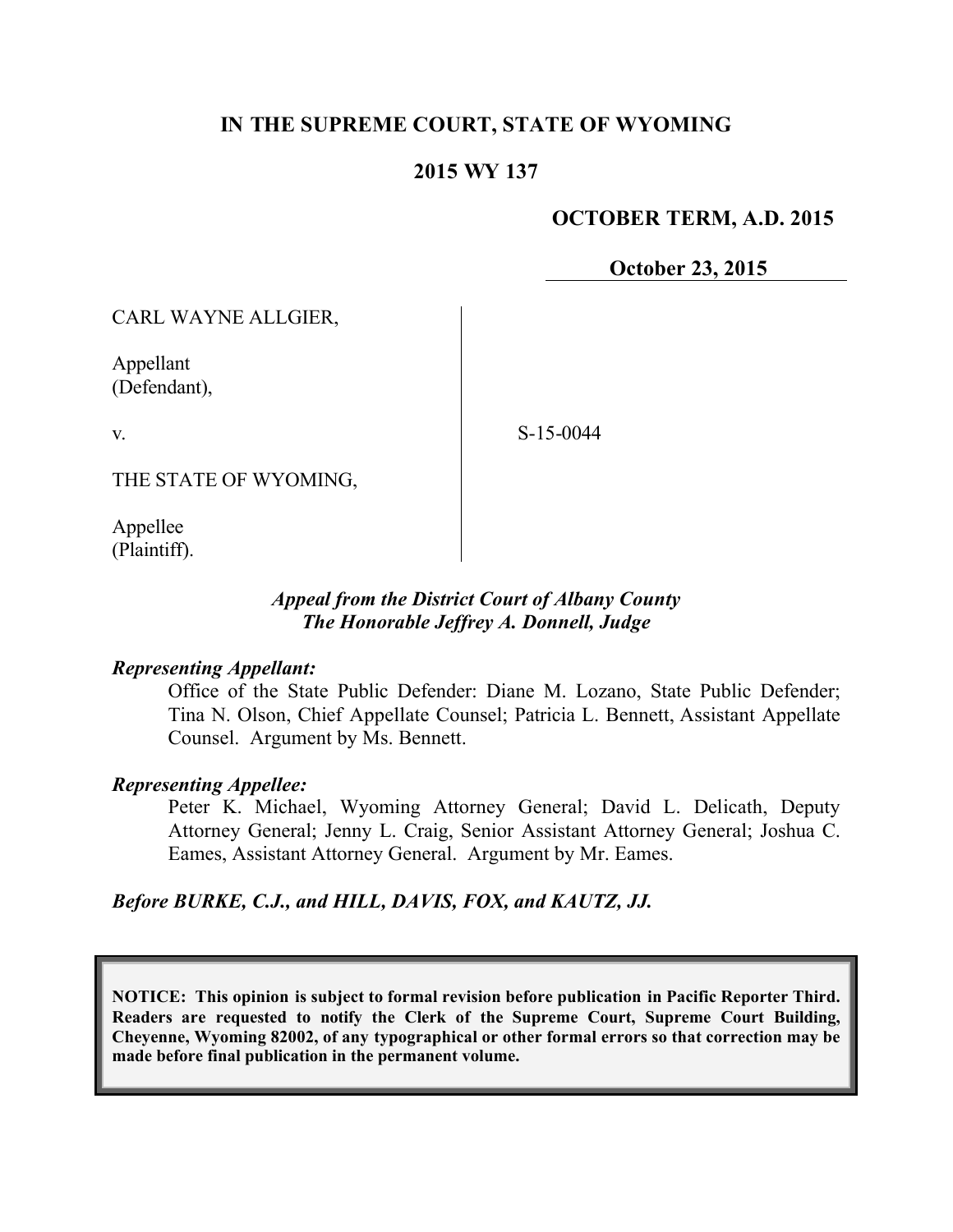## **FOX, Justice.**

[¶1] Appellant Carl Wayne Allgier was the passenger in a car stopped for a traffic violation by a Wyoming Highway Patrol trooper. After Mr. Allgier appeared to have suffered a seizure, the trooper searched the pocket of the jacket Mr. Allgier had left in the car and discovered marijuana. A subsequent search of the car revealed felony quantities of marijuana and drug paraphernalia. Following the district court's denial of his motion to suppress evidence, Mr. Allgier entered a conditional guilty plea to one count of possession of a controlled substance, in violation of Wyo. Stat. Ann. § 35-7-  $1031(c)(i)(A)$ , and was sentenced to three to five years' incarceration. Mr. Allgier appeals the district court's ruling on his motion to suppress, claiming that the initial stop and subsequent search of his jacket violated the Fourth Amendment. Because the trooper had reasonable suspicion that the driver of the vehicle was breaking the law, and because the search of his jacket was justified by the community caretaker exception to the warrant requirement, we conclude that the stop and subsequent search did not violate Mr. Allgier's Fourth Amendment right to be free from unreasonable searches and seizures. We affirm.

#### *ISSUES*

[¶2] We rephrase the issues as follows:

1. Did the trooper have a reasonable suspicion that the driver of the car in which Mr. Allgier was riding was breaking the law by following too closely behind the vehicle in front of him?

2. Was the subsequent search of Mr. Allgier's jacket justified by an exception to the constitutional prohibition against warrantless searches?<sup>1</sup>

# *FACTS*

[¶3] On the afternoon of March 12, 2014, Wyoming Highway Patrol Trooper Tegdesth, who was traveling southbound on U.S. Highway 287 in Albany County, observed a white Jeep Grand Cherokee traveling northbound, about fifty feet behind a silver passenger vehicle. Trooper Tegdesth also noticed that the jeep had a cracked windshield. He turned around and activated his lights to pursue the jeep, pulling the driver over for following too closely and for having a cracked windshield. The jeep was driven by George Maestas; Mr. Allgier was seated in the front passenger seat. The trooper's initial sighting of the vehicle and the encounter that followed were recorded on the video by the trooper's L3 Camera System.

 $<sup>1</sup>$  Both parties briefed a third issue: the constitutionality of the initial detention of Mr. Allgier. However,</sup> at oral argument, Mr. Allgier's attorney indicated that there are only two issues on appeal: the initial stop, and the search of Mr. Allgier's jacket. Because the third issue was withdrawn at oral argument, we will not address it here.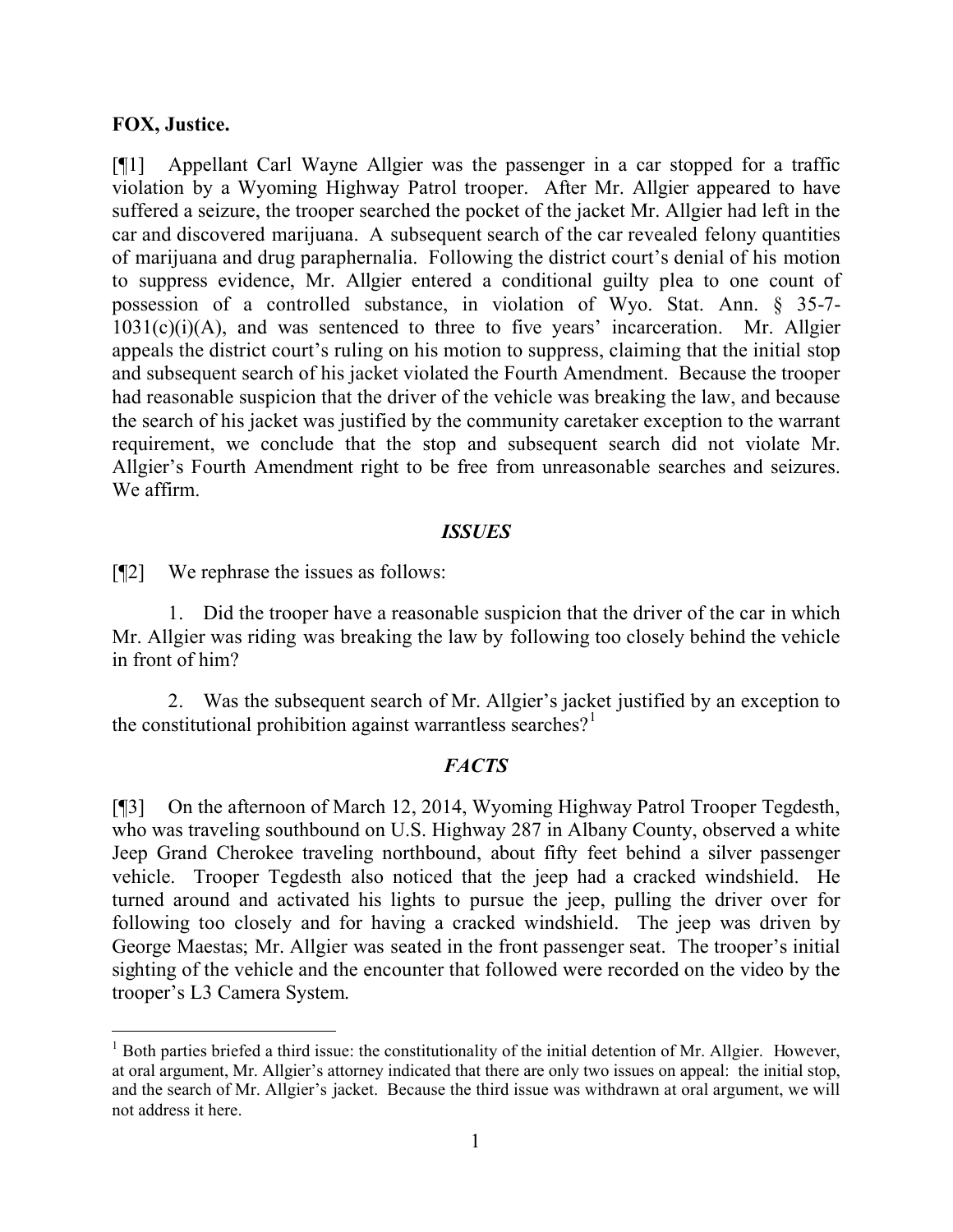[¶4] Trooper Tegdesth approached the passenger side of the jeep, startling Mr. Allgier, who had just lit a cigarette. He informed Mr. Maestas of the reason for the stop and asked for his identification and insurance information. He also asked Mr. Allgier for his license because he was not wearing a seatbelt. Trooper Tegdesth then initiated a conversation with Mr. Maestas and Mr. Allgier as to the general nature of their travel plans. They indicated they had been in Fort Collins, Colorado, visiting Mr. Allgier's girlfriend, and that they were headed to Green River, Wyoming. Trooper Tegdesth then asked Mr. Allgier the name of his girlfriend, but Mr. Allgier responded with a "blank stare," a pause lasting four seconds, and then, "What?" Trooper Tegdesth questioned whether he knew her name and Mr. Allgier replied that he did but it was his business and he wasn't going to tell the trooper. By this time, tensions were escalating and Mr. Allgier had begun to raise his voice.

[¶5] Trooper Tegdesth asked why Mr. Allgier had an "attitude all of a sudden" and why he had lit up a cigarette. Mr. Allgier replied that he was "getting irritated." Trooper Tegdesth inquired whether there were any weapons in the vehicle and Mr. Allgier denied having any. Trooper Tegdesth testified that at this point, given Mr. Allgier's contentious behavior, "red flags" were going up in his mind and that, based upon his training and experience, Mr. Allgier's behavior was not characteristic of the "innocent motoring public." Because he was concerned for his safety, Trooper Tegdesth asked Mr. Allgier to step out of the vehicle. Mr. Allgier refused, and Trooper Tegdesth then reached inside the passenger side window, unlocked the passenger door, and opened it. Mr. Allgier removed his jacket as he stepped out and threw it in the back seat of the vehicle. Trooper Tegdesth testified that this behavior "caused even more concern;" that once he was out of the car, it appeared as if Mr. Allgier "wanted a confrontation;" and that "he was going to try to fight me or something of that sort."

[¶6] Once Mr. Allgier was out of the vehicle, Trooper Tegdesth, who was standing behind him, reached for Mr. Allgier's arms from behind and began to pat him down. Mr. Allgier became rigid, began yelling and complaining of shoulder pain. Trooper Tegdesth found a Kershaw pocket knife in Mr. Allgier's rear left pocket. Trooper Tegdesth testified that this caused him even more concern because Mr. Allgier had earlier indicated he had no weapons. At this point, Mr. Allgier appeared to suffer a seizure, fell to his knees, and then the ground, and began to shake. Trooper Tegdesth testified that he was unsure whether Mr. Allgier was having a seizure or faking it, so he handcuffed him before going to his patrol car and calling for an ambulance and back up.

[¶7] Trooper Tegdesth returned to check on Mr. Allgier, informing him that he had called for an ambulance and repeatedly telling him to relax. Trooper Tegdesth also asked Mr. Allgier if he had any medication. Mr. Allgier responded that he did not. The trooper approached the vehicle and, while taking the jacket from the backseat, asked Mr. Maestas "any meds in here?" He then looked in one of the pockets and saw a plastic purple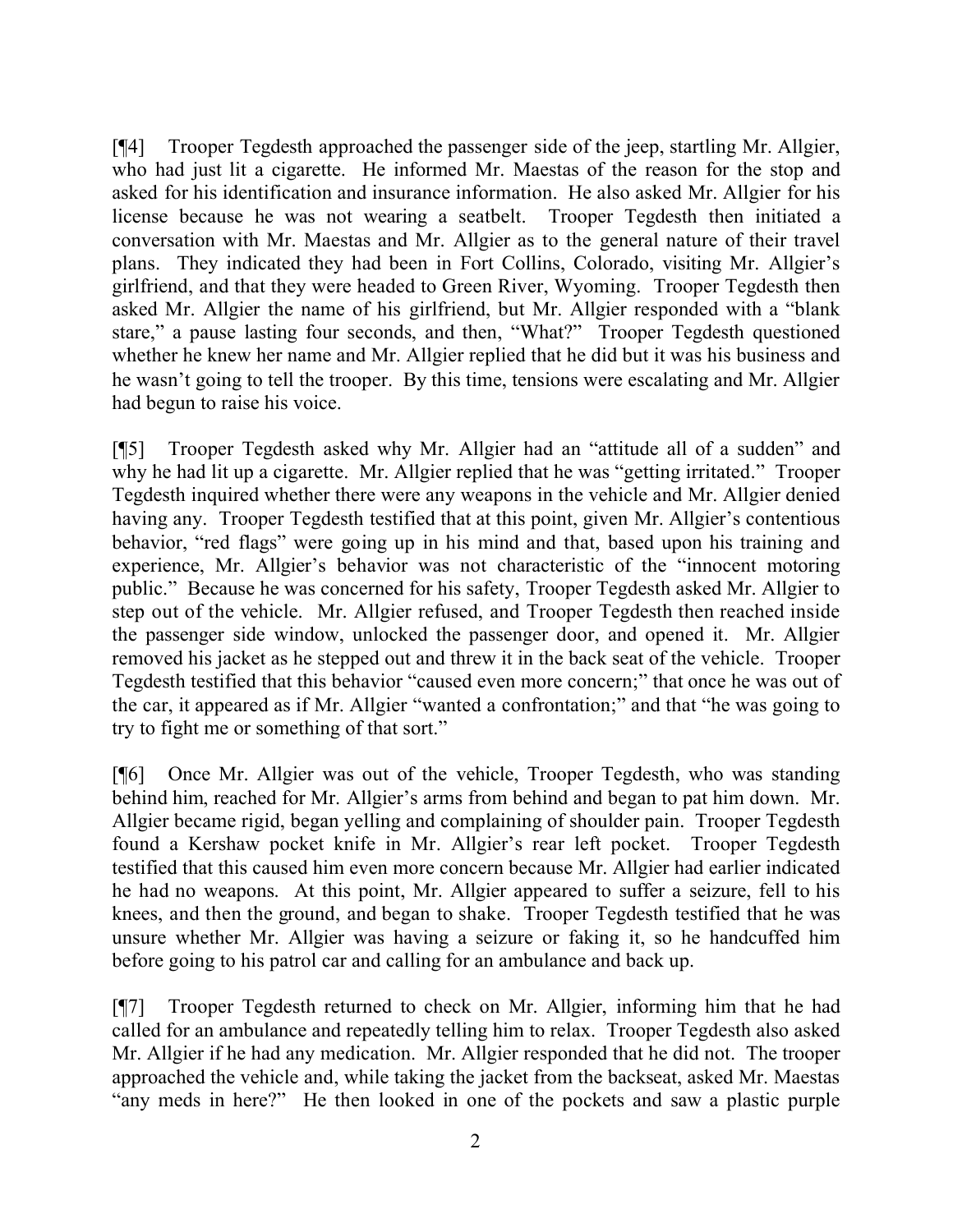prescription bottle, which appeared to have a label on it. Trooper Tegdesth recognized the bottle as the type that comes from medical marijuana dispensaries in Colorado. He removed the bottle from the jacket pocket and saw that the label on it was indeed a medical marijuana label with Mr. Allgier's name on it. Trooper Tegdesth then opened the bottle and found what he suspected to be marijuana inside.

[¶8] Trooper Tegdesth ordered Mr. Maestas to get out of the jeep, handcuffed him, and placed him in his highway patrol car. Trooper Tegdesth then returned to check on Mr. Allgier and waited with him until the ambulance arrived.

[¶9] A subsequent search of the jeep revealed a felony amount of marijuana, along with other drug paraphernalia. Both Mr. Allgier and Mr. Maestas were charged with one count of possession of a controlled substance and one count of unlawful possession with intent to deliver a controlled substance.

[¶10] Mr. Allgier moved to suppress the evidence found by Trooper Tegdesth during his search of the jacket and the vehicle. After a hearing, the district court denied the motion. Mr. Allgier and the State then entered into a conditional plea agreement, pursuant to which Mr. Allgier pled guilty to felony possession of marijuana; the State dismissed the possession with intent to distribute charge; and Mr. Allgier preserved his right to appeal the denial of his motion to suppress. The district court accepted the plea agreement and sentenced Mr. Allgier to three to five years in prison. This appeal followed.

# *STANDARD OF REVIEW*

[¶11] We review the district court's factual findings on a motion to suppress for clear error. We defer to those findings and view the evidence in the light most favorable to the prevailing party because the district court is in the best position to weigh the evidence, assess the credibility of witnesses, and make the necessary inferences, deductions, and conclusions. However, "we review the ultimate determination regarding the constitutionality of a particular search or seizure de novo."

*Ward v. State*, 2015 WY 10, ¶ 13, 341 P.3d 408, 410-11 (Wyo. 2015) (citations omitted). Further, a "district court judgment may be affirmed on any proper legal grounds supported by the record." *Lovato v. State*, 2012 WY 10, ¶ 6, 269 P.3d 426, 428 (Wyo. 2012) (citing *Feeney v. State*, 2009 WY 67, ¶ 9, 208 P.3d 50, 53 (Wyo. 2009)).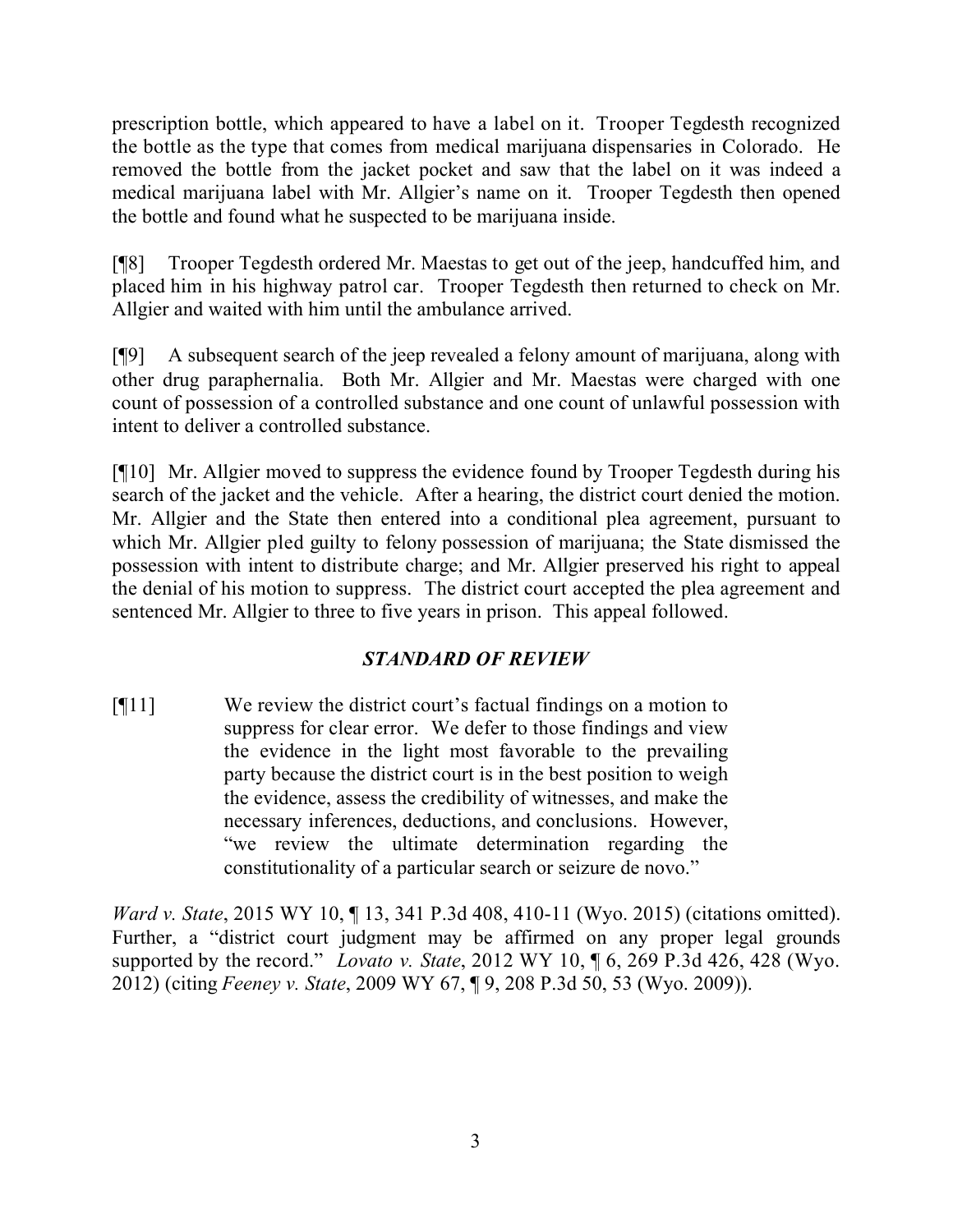### *DISCUSSION*

# **I.** *Did the trooper have a reasonable suspicion that the driver of the car in which Mr. Allgier was riding was breaking the law by following too closely behind the vehicle in front of him?*

[¶12] Mr. Allgier contends that the traffic stop made by Trooper Tegdesth violated his federal constitutional rights against unwarranted search and seizure. Mr. Allgier's argument relies on Fourth Amendment decisions and does not advance an argument under the state constitution. We will, therefore, decide this issue under the Fourth Amendment. *See Garvin v. State*, 2007 WY 190, ¶ 11 n.1, 172 P.3d 725, 728 n.1 (Wyo. 2007); *Vasquez v. State*, 990 P.2d 476, 489 (Wyo. 1999).

[¶13] The Fourth Amendment to the United States Constitution provides:

The right of the people to be secure in their persons, houses, papers, and effects, against unreasonable searches and seizures, shall not be violated, and no Warrants shall issue, but upon probable cause, supported by Oath or affirmation, and particularly describing the place to be searched, and the persons or things to be seized.

U.S. Const. amend. IV.

[¶14] In *Tiernan v. State, Department of Transportation*, we attempted to clarify the distinction between probable cause and reasonable suspicion for a traffic stop. 2011 WY 143, ¶ 12, 262 P.3d 561, 565 (Wyo. 2011). We held there that "the question is whether the evidence supported the conclusion that the trooper had probable cause to stop Mr. Tiernan's vehicle" for the traffic violation. *Id.; see also State v. Holohan*, 2012 WY 23, ¶ 9, 270 P.3d 693, 696 (Wyo. 2012); *Espinoza v. State ex rel. Dep't of Transp.*, 2012 WY 101, ¶ 7, 280 P.3d 1226, 1229 (Wyo. 2012); *Phelps v. State*, 2012 WY 87, ¶ 17, 278 P.3d 1148, 1153 (Wyo. 2012); *Orchard v. State Dep't of Transp.*, 2011 WY 145, ¶ 11, 262 P.3d 197, 201 (Wyo. 2011). The United States Supreme Court, however, has recently stated that the correct standard to justify a traffic stop is "reasonable suspicion." *Heien v. North Carolina*, --- U.S. ---, ---, 135 S.Ct. 530, 536, 190 L.Ed.2d 475 (2014). "The primacy of the Supreme Court of the United States in constitutional areas is firmly e[m]bedded in our law by judicial decision and in our own State Constitution, Art. 1, § 37, and Art. 21, § 24." *Doe v. Burk*, 513 P.2d 643, 644 (Wyo. 1973). To the extent that they conflict with the reasonable suspicion standard articulated in *Hein*, *Tiernan* and its progeny are hereby overruled.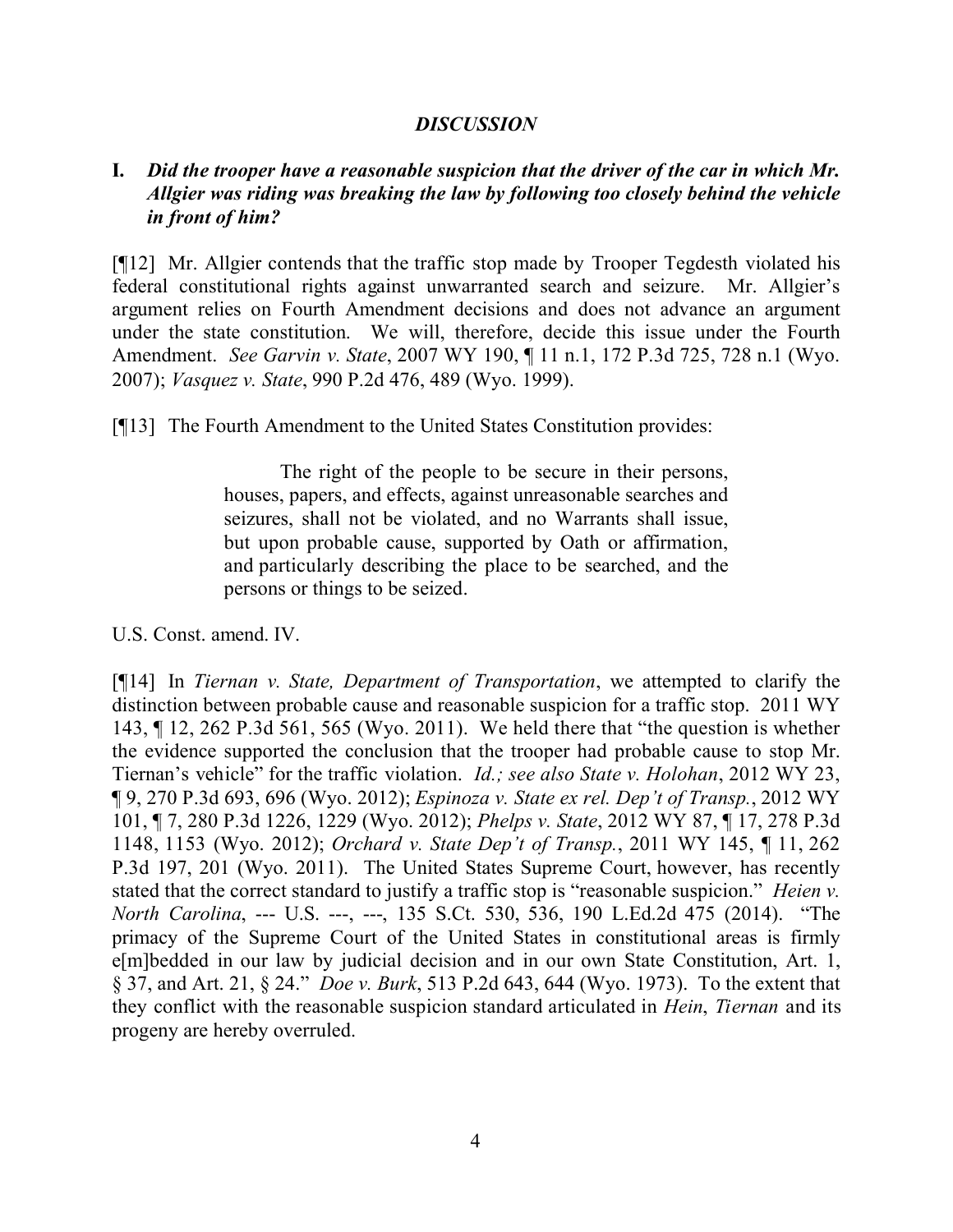A traffic stop for a suspected violation of law is a "seizure" of the occupants of the vehicle and therefore must be conducted in accordance with the Fourth Amendment. *Brendlin v. California*, 551 U.S. 249, 255-259, 127 S.Ct. 2400, [2406-2408,] 168 L.Ed.2d 132 (2007). . . . [T]o justify this type of seizure, officers need only "reasonable suspicion"—that is, "a particularized and objective basis for suspecting the particular person stopped" of breaking the law. *Prado Navarette v. California*, 572 U.S. ---, ---, 134 S.Ct. 1683, 1687-88, 188 L.Ed.2d 680 (2014) (internal quotation marks omitted). . . .

"[T]he ultimate touchstone of the Fourth Amendment is 'reasonableness.'" *Riley v. California*, 573 U.S. ---, ---, 134 S.Ct. 2473, 2482, 189 L.Ed.2d 430 (2014) (some internal quotation marks omitted). To be reasonable is not to be perfect, and so the Fourth Amendment allows for some mistakes on the part of government officials, giving them "fair leeway for enforcing the law in the community's protection." *Brinegar v. United States*, 338 U.S. 160, 176, 69 S.Ct. 1302, [1311,] 93 L.Ed. 1879 (1949).

*Heien*, --- U.S. at ---, 135 S.Ct. at 536; *see also Venegas v. State*, 2012 WY 136, ¶ 9, 287 P.3d 746, 749 (Wyo. 2012); *Dods v. State*, 2010 WY 133, ¶ 8, 240 P.3d 1208, 1209 (Wyo. 2010). "Reasonable suspicion is a lower standard than probable cause and requires a fact-centered inquiry based upon the 'totality of the circumstances.'" *Venegas*, 2012 WY 136, ¶ 9, 287 P.3d at 749 (citation omitted); *see also Yeouth v. State*, 2009 WY 61, ¶ 21, 206 P.3d 1278, 1284 (Wyo. 2009); *Fender v. State*, 2003 WY 96, ¶ 13, 74 P.3d 1220, 1225 (Wyo. 2003).

[¶15] Trooper Tegdesth initially pulled the vehicle over for two suspected traffic violations: following too closely, in violation of Wyo. Stat. Ann. § 31-5-210, and driving with a cracked windshield, in violation of Wyo. Stat. Ann. § 31-5-955(a). Section 31-5- 210(a) of the Wyoming Statutes provides, in pertinent part, that a driver "shall not follow another vehicle more closely than is reasonable and prudent, having due regard for the speed of the vehicles and the traffic upon and the condition of the highway." Wyo. Stat. Ann. § 31-5-210(a) (LexisNexis 2015). Section 31-5-955(a) of the Wyoming Statutes prohibits a person from driving a vehicle with a "crack . . . which materially obstructs, obscures or impairs the driver's clear view of the highway or any intersecting highway." Wyo. Stat. Ann. § 31-5-955(a) (LexisNexis 2015). Mr. Allgier argues that neither provided reasonable suspicion to stop the vehicle in which he was riding.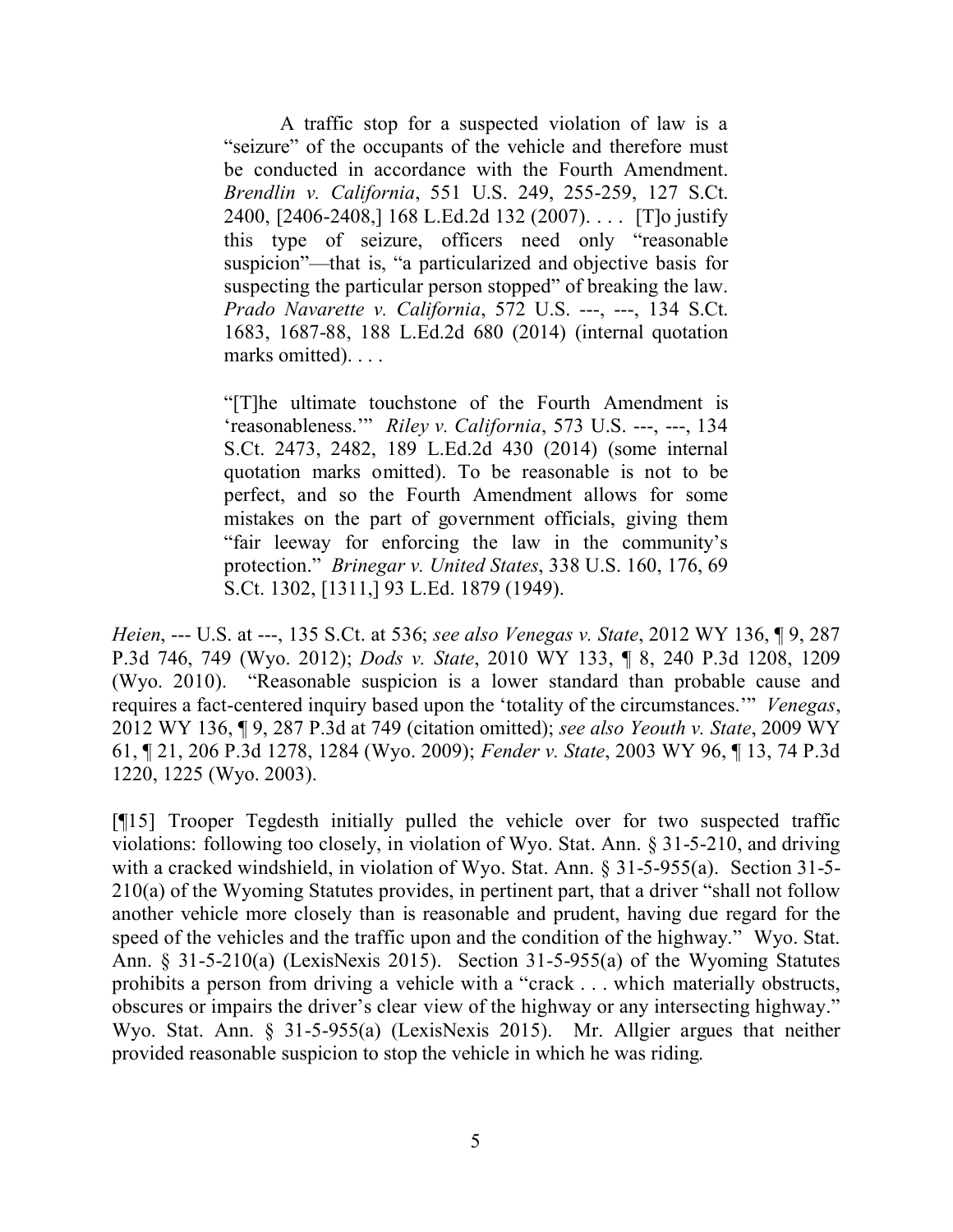[¶16] With regard to the following too closely allegation, Mr. Allgier concedes that the vehicle he was in was traveling approximately one car length behind the vehicle in front of him. However, he argues the distance between the vehicles does not determine whether the vehicle was following too closely without knowing the speed at which they were traveling. He points out that Trooper Tegdesth did not know the actual speed of the vehicles, and he argues that because the two vehicles were following behind a semi-truck, they may have been traveling at a speed slower than the 65 miles per hour (mph) speed limit.

[¶17] In *Phelps*, the defendant challenged a traffic stop under Wyo. Stat. Ann. § 31-5- 210, the statute at issue here. 2012 WY 87, ¶¶16, 21, 278 P.3d at 1152, 1154. In that case, the trooper who stopped the defendant testified that he witnessed the defendant's car following two different semis with less than one vehicle length of space between the car and the semi. *Id*. at ¶ 21, 278 P.3d at 1154. The district court relied on his testimony and found that the traffic stop was reasonable under the circumstances. *Id*. at ¶ 22, 278 P.3d at 1154. We affirmed, holding the district court's conclusion that the trooper had probable cause to believe that a traffic violation had occurred was not clearly erroneous or contrary to law. *Id*. at ¶¶ 22-23, 278 P.3d at 1154-55.

[¶18] Here, as in *Phelps*, the district court made a factual finding that the car driven by Mr. Maestas was following too closely, and that finding was not clearly erroneous. Mr. Allgier argues that because there was no evidence of the speed they were traveling, the district court could not reasonably conclude that they were following too closely. The district court did make calculations premised on the assumption that the vehicles were traveling at the speed limit of 65 mph.<sup>2</sup> Nevertheless, the district court found that when the silver passenger car passed the trooper who was headed in the opposite direction on the highway, Mr. Maestas's jeep was only approximately 50 feet behind. In addition,

  $2$  Trooper Tegdesth testified that the two or three second rule is often used to determine whether a vehicle is following at a safe distance. In performing its analysis, the district court discussed the various ways a trooper could determine a "reasonable and prudent" distance between two vehicles and specifically addressed the two and three second rule referred to by Trooper Tegdesth, as well as the rule of thumb that one ought to follow at one vehicle length for every ten mph of travel. The district court made a series of calculations based upon an assumption that the vehicles were traveling at the 65 mph speed limit: "the 'two second rule' would require a minimum distance of about 190 feet and the 'three second rule' about 285 feet[,]" and the "'one car length rule' would require about 105 feet, assuming a vehicle length of fifteen feet." Because there was no testimony as to the speed of the vehicles, these calculations could not provide an absolute answer to the question of what a safe distance would have been in this instance. We note that the two or three second rule does not specifically require a calculation based upon the speed of the driver. In fact, that is the benefit of the rule for a trooper on the side of the road. Instead of calculating the speed of a following vehicle, the trooper need only count seconds between the vehicles to determine whether there is adequate space. *See United States v. Hunter*, 663 F.3d 1136, 1142-43 (10th Cir. 2011) (while speed and distance may be an acceptable methodology for determining a safe following distance, the two second rule of thumb is also an appropriate method for determining whether a vehicle is following at a reasonable distance).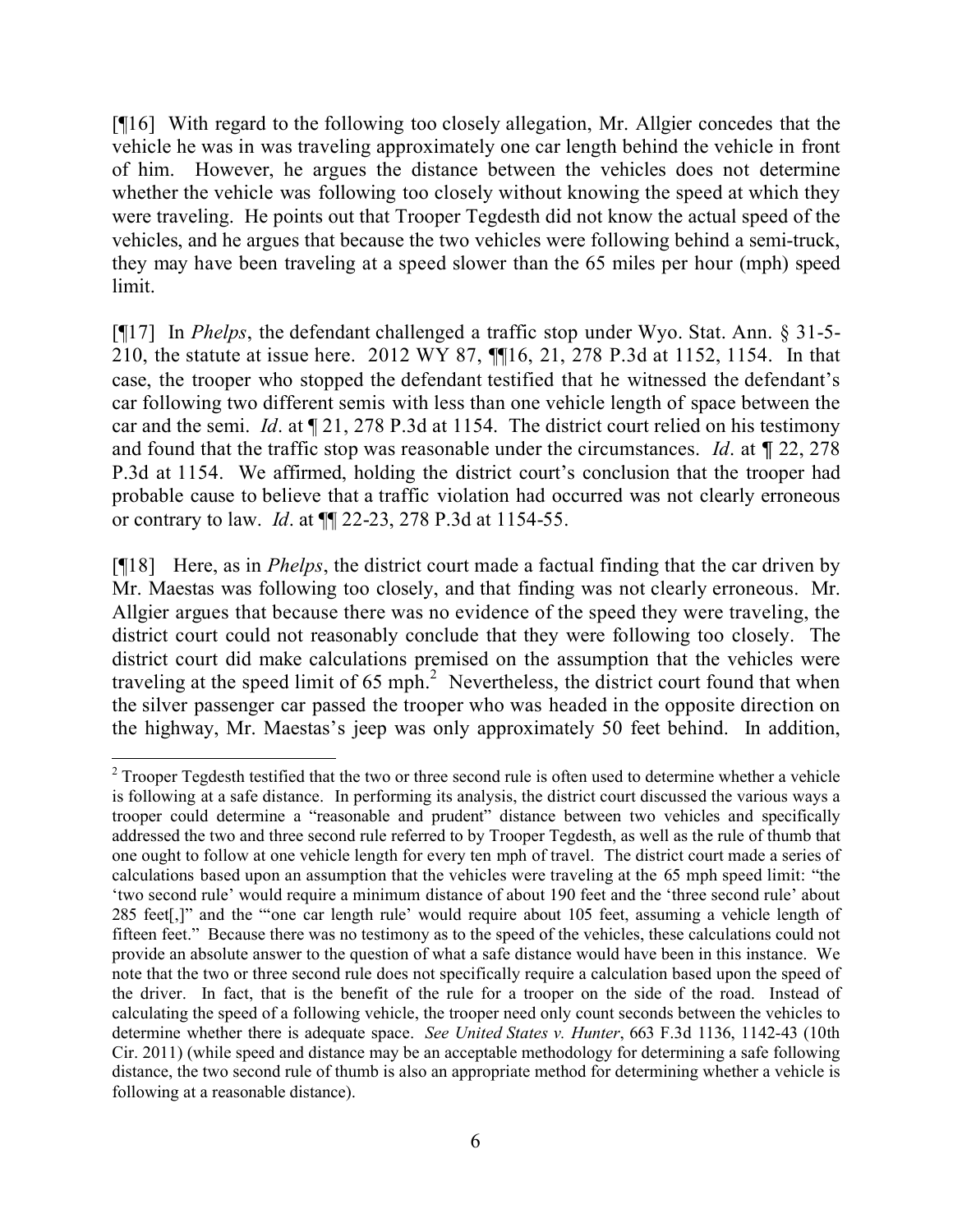Trooper Tegdesth testified that there was "very little space" between the vehicles and that "if something were to happen, there would be little reaction time[.]" The district court relied upon the video recording to support the trooper's testimony concerning his observations that the jeep was following too closely.

[¶19] Viewing the evidence in the light most favorable to the district court's determination, we conclude that its findings were not clearly erroneous. Wyoming law prohibits following another vehicle more closely than is "reasonable and prudent, having due regard for the speed of the vehicles and the traffic upon and the condition of the highway." Wyo. Stat. Ann. § 31-5-210(a). Trooper Tegdesth had a reasonable suspicion, "a particularized and objective basis," for suspecting Mr. Maestas of breaking the law that prohibits following another vehicle more closely than is "reasonable and prudent." After a de novo review of the applicable law, we find that the initial stop was reasonable under the circumstances and did not violate the Fourth Amendment to the United States **Constitution** 

[¶20] Because we have determined that the initial stop was permissible based upon the reasonable suspicion that there was a violation of Wyo. Stat. Ann. § 31-5-210(a), we need not reach the question of whether Trooper Tegdesth had a reasonable suspicion that the jeep was in violation of Wyo. Stat. Ann. § 31-5-955(a).

# *II. Was the subsequent search of Mr. Allgier's jacket justified by an exception to the constitutional prohibition against warrantless searches?*

[¶21] Mr. Allgier also takes issue with the search of his jacket. The district court applied the emergency assistance exception and concluded that because Trooper Tegdesth was faced with a medical emergency, the warrantless search of Mr. Allgier's jacket for medication was reasonable. Mr. Allgier contends that the search was not justified by the medical emergency exception to the warrant requirement and that the search violated his Fourth Amendment right to be free of unreasonable search and seizure. Although we agree the emergency assistance exception does not apply to these circumstances, the related community caretaker exception does.

[¶22] Mr. Allgier points out that Trooper Tegdesth had three stories as to why he searched the jacket. First, the video evidence suggests that the trooper was searching the jacket for medication. Second, in his affidavit of probable cause, Trooper Tegdesth stated that he searched the jacket because he believed Mr. Allgier was attempting to hide contraband when he removed it. Finally, at the suppression hearing, Trooper Tegdesth testified that he searched the jacket for additional weapons. He explained that he feared for his safety because Mr. Maestas could possibly access the jacket and because he had already found a weapon on Mr. Allgier's person. Although giving three different explanations at different times may not enhance one's credibility, we recognize that all three of them may have run through the trooper's mind, and we defer to the district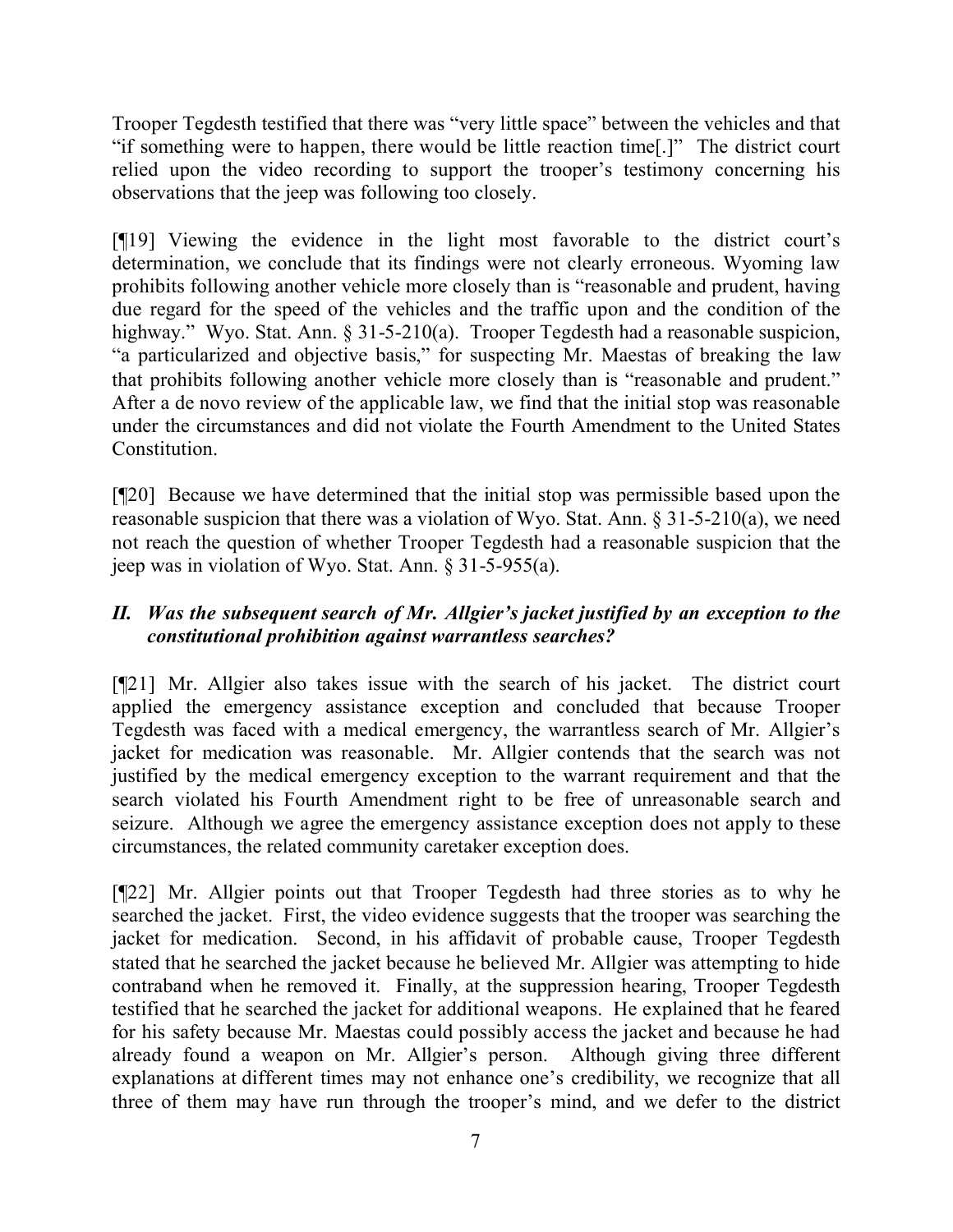court's assessment of witness credibility. *Ward*, 2015 WY 10, ¶ 13, 341 P.3d at 410-11. The district court chose to rely upon the video evidence in concluding that the emergency assistance doctrine applied. $\frac{3}{2}$ 

[¶23] The district court found the following: Trooper Tegdesth "was presented with an emergency situation when Mr. Allgier dropped to the ground and began to have an apparent seizure." After securing Mr. Allgier and requesting an ambulance, Trooper Tegdesth returned and informed him that he had called for an ambulance and repeatedly told Mr. Allgier to relax. The trooper then asked if he had any medication. Mr. Allgier replied that he did not have his medication with him. At this point, Trooper Tegdesth yelled to Mr. Maestas, asking him if he had any medication. Trooper Tegdesth located the jacket Mr. Allgier had removed earlier, held it up, and asked whether there was any medication in the jacket. The jacket pockets were not closed, and, as he looked at one of the pockets, he observed the purple prescription bottle with the label on it indicating it was prescribed to Mr. Allgier and which in fact contained marijuana. These findings of fact are supported by the evidence and are not clearly erroneous.

[¶24] In examining whether a search is justified, we look to "a standard of objective reasonableness without regard to the underlying intent or motivation of officers involved." *Scott v. United States*, 436 U.S. 128, 138, 98 S.Ct. 1717, 1723, 56 L.Ed.2d 168 (1978); *see also Whren v. United States*, 517 U.S. 806, 813, 116 S.Ct. 1769, 1774, 135 L.Ed.2d 89 (1996) (in traffic stop case, holding that "Subjective intentions play no role in ordinary probable-cause Fourth Amendment analysis.").

> [T]he subjective intent of the police officer is irrelevant unless it is conveyed to the person being detained, and like all search and seizure cases, the inquiry is very fact oriented. The reasonable person standard also means the subjective perceptions of the suspect are irrelevant to the court's inquiry. Finally, the reasonable person standard "presupposes an *innocent* person."

*Wilson v. State*, 874 P.2d 215, 220-21 (Wyo. 1994) (citations omitted) (emphasis in original) (applying same standard to issue of when consensual contact becomes seizure).

  $3$  The district court noted:

Trooper [Tegdesth] testified that he also wanted to make sure there were no weapons in the jacket, given the earlier discovery of Mr. Allgier's knife and the fact that he was unable to devote any attention to Mr. Maestas because of the apparent medical situation. This may well be true, but it appears from the videotape that he was more interested in finding some medication for Mr. Allgier.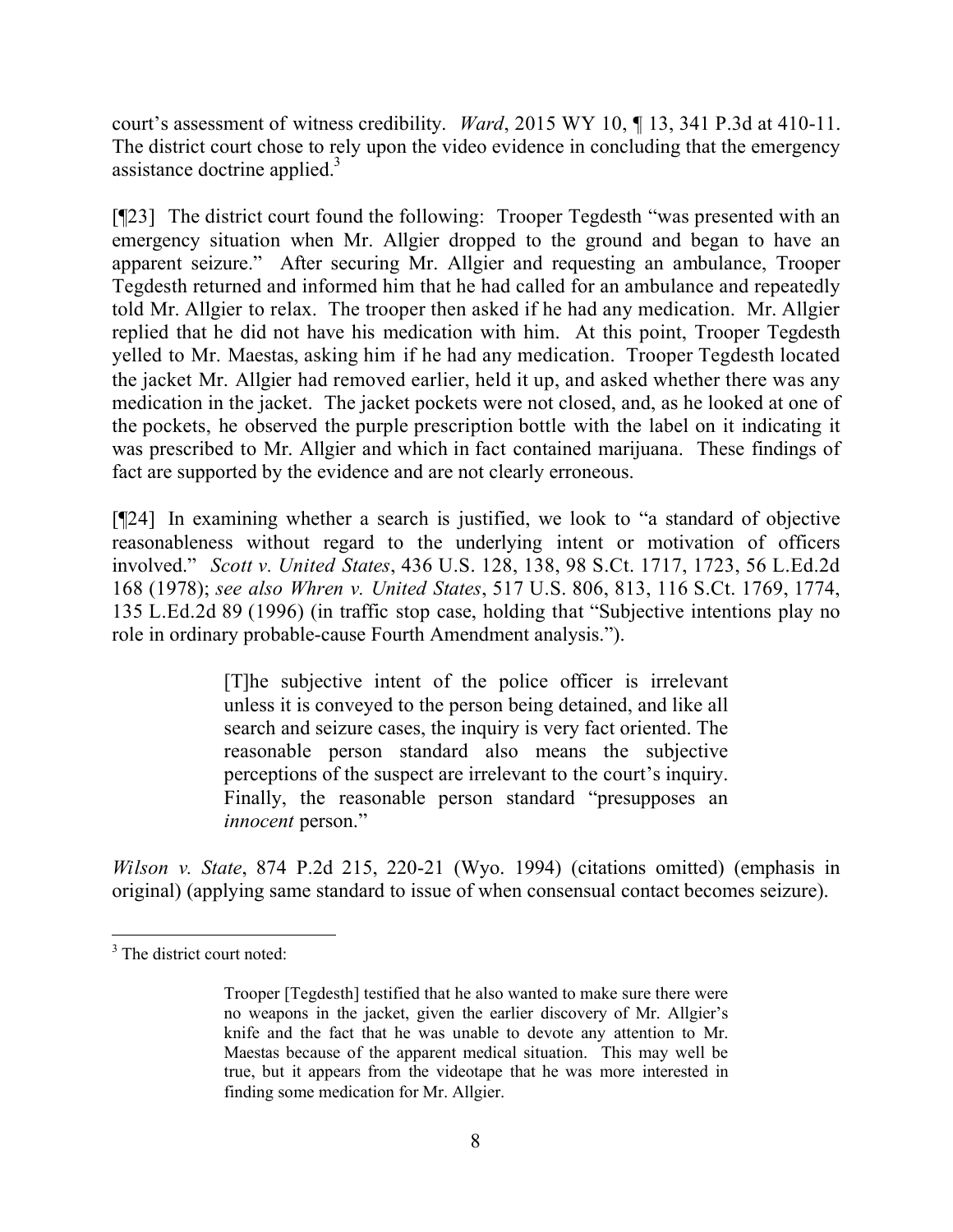[¶25] As we explained in the preceding section, the Fourth Amendment to the United States Constitution protects individuals from unreasonable searches and seizures. *See supra* ¶ 13. Searches conducted without a warrant are presumptively unreasonable. *Moulton v. State*, 2006 WY 152, ¶ 16, 148 P.3d 38, 43 (Wyo. 2006). This presumption may be overcome if the warrantless search can be justified by probable cause or by established exceptions. *Campbell v. State*, 2014 WY 156, ¶ 17, 339 P.3d 258, 262 (Wyo. 2014).

[¶26] Two related, but distinct, exceptions to the warrant requirement are the community caretaker and the emergency assistance exceptions. *See Campbell*, 2014 WY 156, ¶ 17, 339 P.3d at 262. Both of these exceptions "find their roots in the United States Supreme Court decision in *Cady v. Dombrowski*, 413 U.S. 433, 441-42, 93 S.Ct. 2523, 2528, 37 L.Ed.2d 706 (1973)." *Campbell*, 2014 WY 156, ¶ 17, 339 P.3d at 262.

[¶27] We first address the emergency assistance exception in order to clarify the distinction between it and the community caretaker exception. The emergency assistance exception allows police to enter homes in the event of an emergency. Because of the "much greater expectation of privacy traditionally accorded the home, a higher standard [than with the community caretaker exception] must be met to permit use of evidence discovered by entry without a warrant." *Id.* at ¶ 20, 339 P.3d at 263. Thus, under the emergency assistance exception, evidence found after a warrantless entry into a home or residence is admissible "only if the officer who enters has a reasonable belief that there exists an emergency requiring immediate action to assist citizens or to prevent harm to persons or property in the residence" and there is a reasonable nexus between the emergency and the area searched. *Id*. at ¶ 20, 339 P.3d at 263.

[¶28] In contrast to the emergency assistance exception, the community caretaker exception applies generally to places and situations where there is a lower expectation of privacy than in a personal residence or home, such as a vehicle:

> Because of the extensive regulation of motor vehicles and traffic, and also because of the frequency with which a vehicle can become disabled or involved in an accident on public highways, the extent of police-citizen contact involving automobiles will be substantially greater than police-citizen contact in a home or office. Some such contacts will occur because the officer may believe the operator has violated a criminal statute, but many more will not be of that nature. Local police officers, unlike federal officers, frequently investigate vehicle accidents in which there is no claim of criminal liability and engage in what, for want of a better term, may be described as community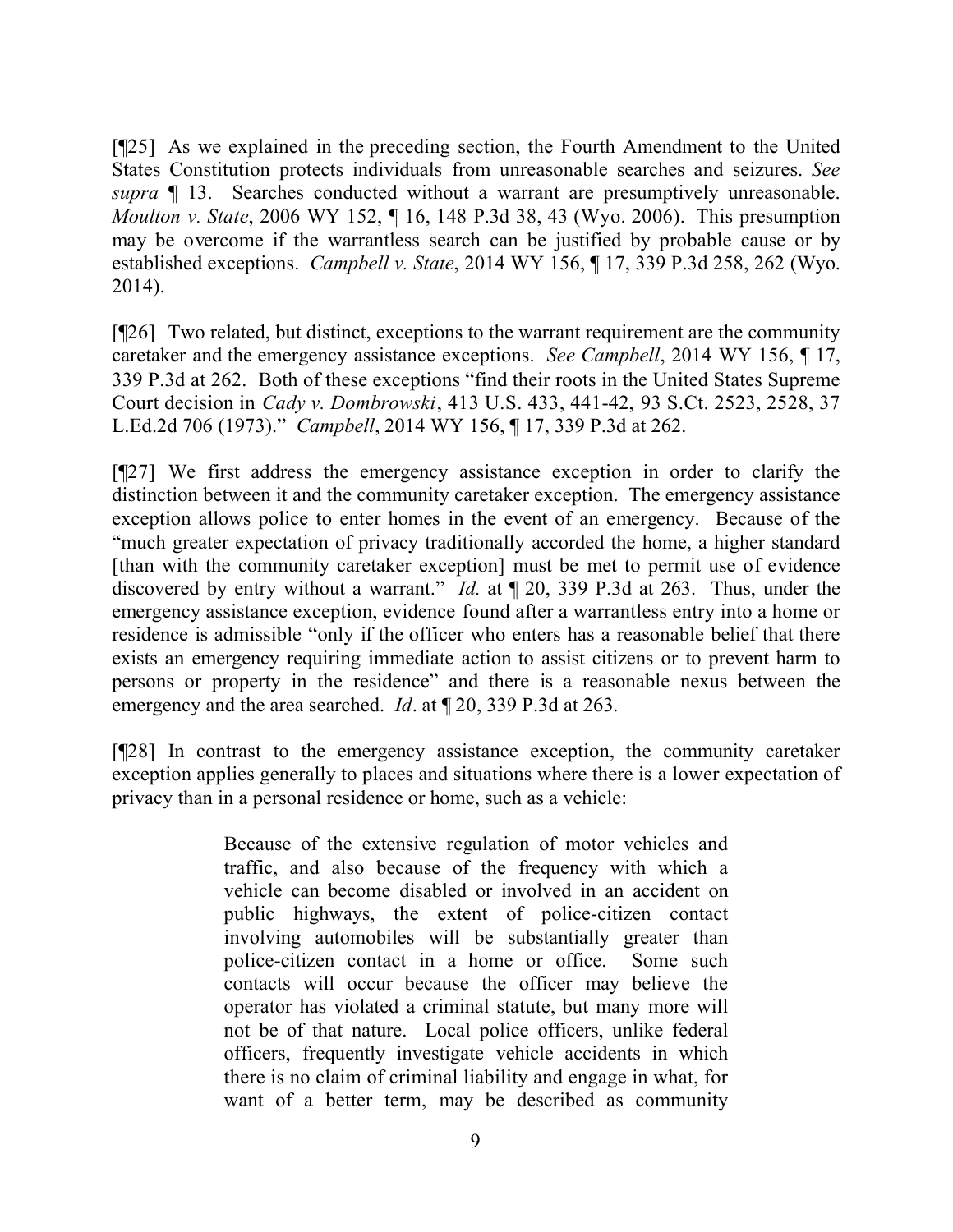caretaking functions, totally divorced from the detection, investigation, or acquisition of evidence relating to the violation of a criminal statute.

*Dombrowski*, 413 U.S. at 441, 93 S.Ct. at 2528. Thus, the community caretaker exception "pertains to police encounters with citizens in public places and in their vehicles under circumstances giving rise to concerns about their welfare or safety, even though the circumstances do not present an emergency." *Campbell*, 2014 WY 156, ¶ 18, 339 P.3d at 263. "Since there is a lesser privacy expectation in a vehicle on a public highway, an involuntary search or seizure there is judged by a lower standard of reasonableness: a specific and articulable concern for public safety requiring the officer's general assistance." *Id*. at ¶ 21, 339 P.3d at 264 (quoting *State v. Ryon*, 108 P.3d 1032, 1043 (N.M. 2005)). "[T]he totality of the circumstances must be examined at the inception of the officer's action to determine whether the search and/or seizure was reasonably related in scope to the circumstances." *Morris v. State*, 908 P.2d 931, 936 (Wyo. 1995). Moreover, the analysis under the community caretaker exception is factbased, ultimately requiring a determination of whether the officer's action was reasonable under the circumstances. *Id*. at 937.

[¶29] The United States Supreme Court first applied the community caretaker doctrine in *Dombrowski*, recognizing that local police officers have a responsibility to undertake "community caretaking functions" for reasons of basic community safety. 413 U.S. at 441-42, 93 S.Ct. at 2528. The *Dombrowski* court approved the search of a car's trunk after the drunken driver had been involved in an accident which left him comatose. The police searched the car because the driver was an off-duty police officer from another jurisdiction, and the police reasonably believed the officer's service revolver would be a hazard if left in the trunk of the abandoned car. *Id*., 413 U.S. at 446-47, 93 S.Ct. at 2530.

[¶30] This Court recognized the exception in *Wilson*, where an officer stopped his patrol car to assist the defendant who was limping as he walked down the sidewalk. 874 P.2d at 217. We held:

> The community caretaker function outlined in *Dombrowski*, 413 U.S. at 441, 93 S.Ct. at 2528, permits police to act in a manner that enhances public safety. The police officer's observation of specific and articulable facts, Wilson's lunging walk with a severe limp, reasonably justified a brief inquiry into his condition and the possible cause, such as whether Wilson was a victim of criminal conduct.

*Wilson*, 874 P.2d at 221 (citations omitted). This Court also applied the exception where patrol officers questioned a defendant involved in a car accident in order to determine whether there were one or two passengers in the vehicle with him. We held that because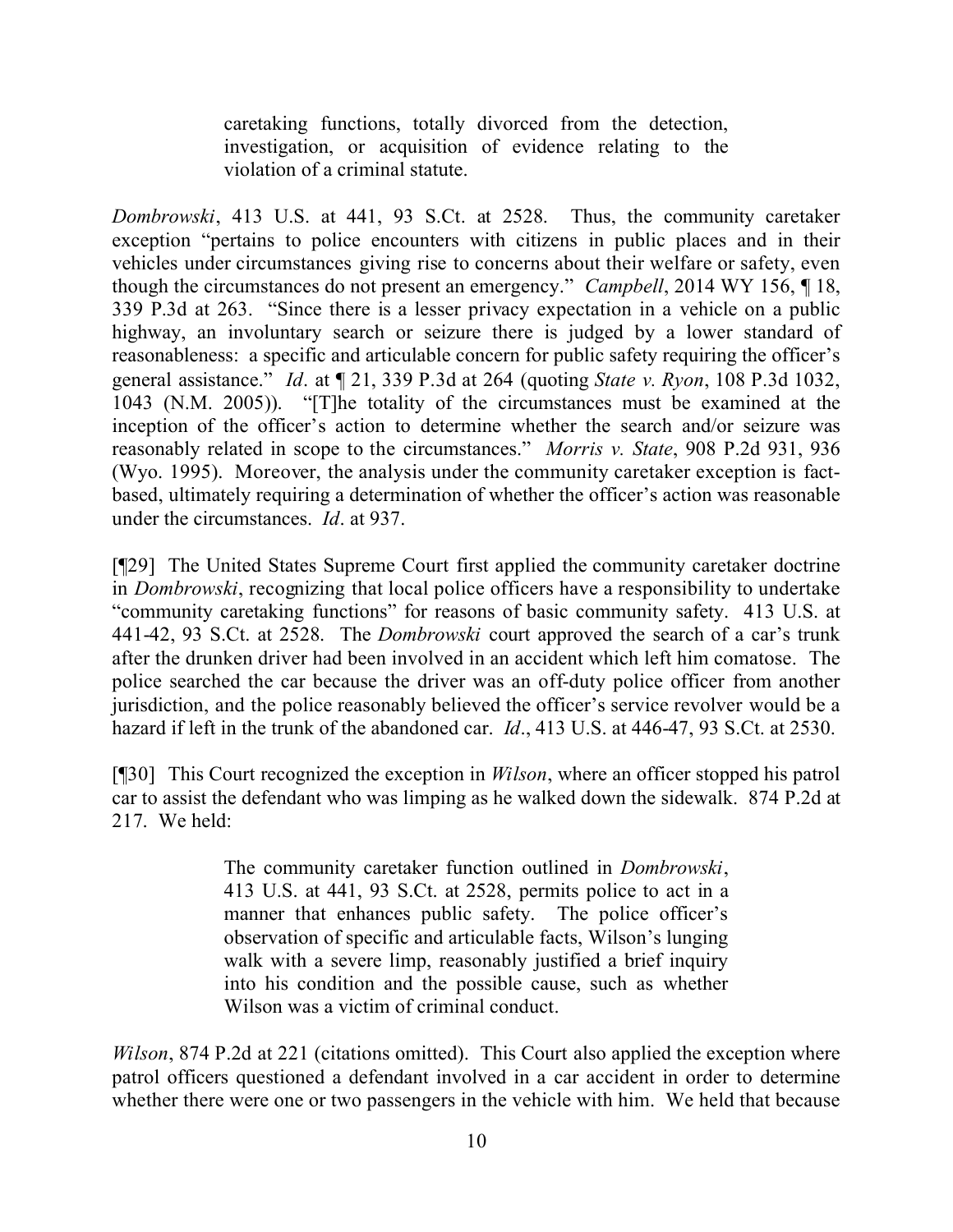the officers had found only one of the passengers and because the defendant had originally told them that there were two passengers in the vehicle, "they were justifiably concerned that another person was in the vicinity who possibly needed immediate medical attention." *Bloomquist v. State*, 914 P.2d 812, 821-22 (Wyo. 1996).

[¶31] In *Morris*, we rejected the application of the community caretaker exception. There, deputies found the defendant sleeping in the backyard of a private home, woke him, and, because he was disoriented and unsteady, escorted him to the sheriff's office in their patrol car so that he could contact someone for a ride. *Morris*, 908 P.2d at 933. The defendant was alert and conscious enough to "ask questions, answer questions, and keep his faculties about him. In fact, [he] was functioning well enough to give the Deputy a phone number to call and the name of the person he was calling." *Id*. at 937. When the deputy got an answering machine, the defendant reached for his wallet to give him another number to call and realized that the wallet was missing. *Id*. at 933. The deputy, recalling that the defendant had his wallet in the patrol car, offered to look for the wallet. *Id.* As he left to retrieve the wallet, the defendant was sitting in a chair in the interview room, smoking a cigarette. *Id*. at 937. The deputy found the wallet, opened it, and decided to search it for identification, revealing a folded piece of paper containing methamphetamine. *Id*. at 933-34. We held that under the totality of the circumstances there were no specific and articulable facts to justify the search pursuant to an officer's community caretaker function and that the warrantless search of the defendant's wallet was, therefore, unconstitutional. *Id*. at 937.

[¶32] Mr. Allgier claims that Trooper Tegdesth's search of his jacket cannot be justified because, at the time of the search, he was not having a seizure and was awake and responsive. The community caretaker exception does not require a belief that immediate aid is necessary, rather, it requires a specific and articulable concern for public safety requiring the officer's general assistance. *Campbell*, 2014 WY 156, ¶ 18, 339 P.3d at 263. Faced with making split-second decisions in this situation where Mr. Allgier had suffered what appeared to be a seizure moments earlier and while waiting for emergency medical care to arrive, even though Mr. Allgier said he had no medication, it was reasonable for Trooper Tegdesth in the exercise of his community caretaker function to search Mr. Allgier's jacket for medication in an attempt to assist him.

[¶33] Our de novo review of the ultimate determination regarding the constitutionality of the search of Mr. Allgier's jacket in this case leads us to conclude that Trooper Tegdesth's actions did not violate constitutional prohibitions against unreasonable searches and seizures. We find that the district court's conclusion that the emergency assistance exception to the warrant requirement applies was erroneous. However, we can affirm a district court judgment on any proper legal grounds supported by the record. *Lovato*, 2012 WY 10, ¶ 6, 269 P.3d at 428. Looking at the totality of the circumstances, we find that the community caretaker exception applies in this case: Trooper Tegdesth had a sufficiently specific and articulable concern for the safety of Mr. Allgier, and his